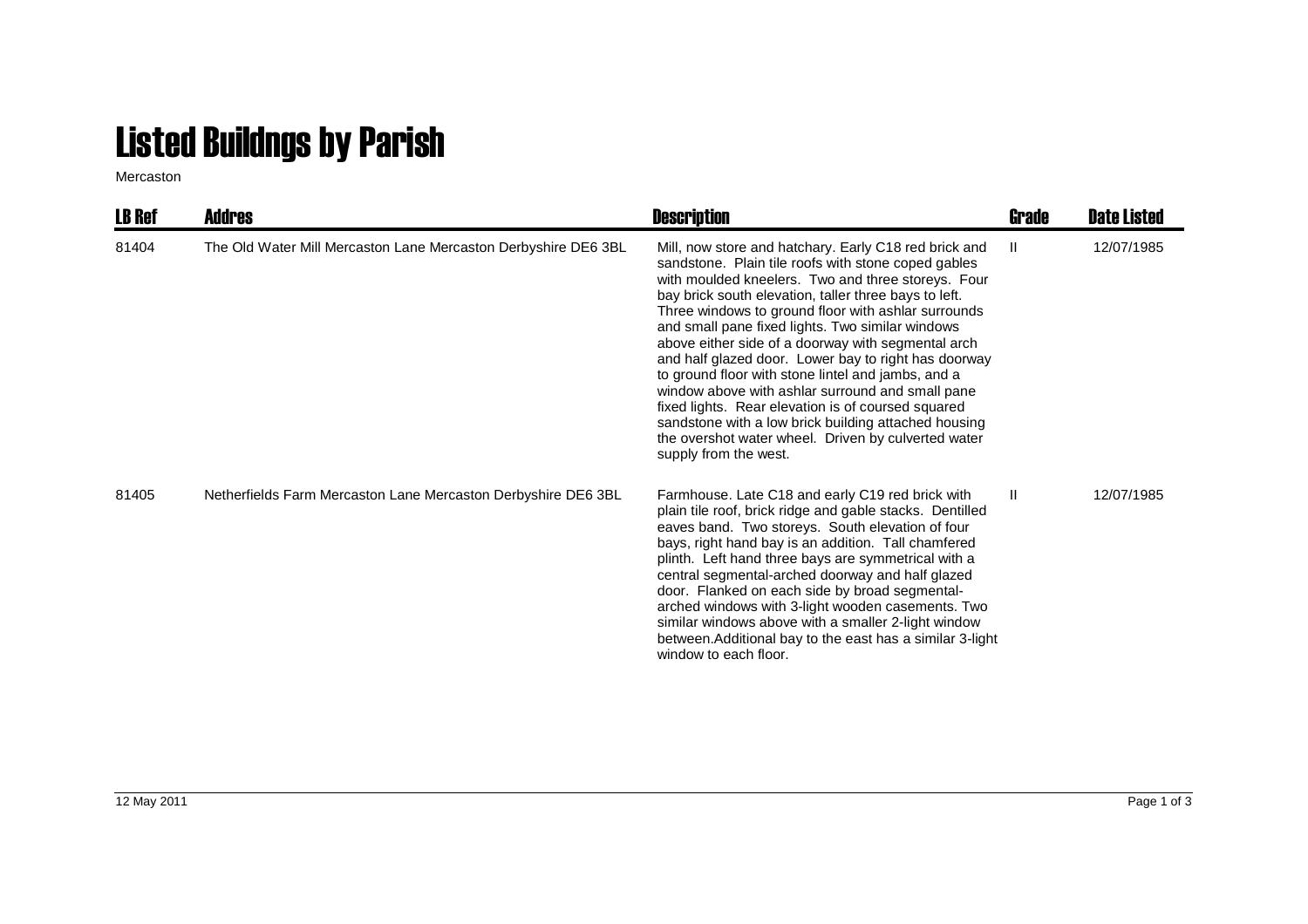| <b>LB Ref</b> | <b>Addres</b>                                                   | <b>Description</b>                                                                                                                                                                                                                                                                                                                                                                                                                                                                                                                                                                                                                                                                                                                                                                                                                                                                                                              | <b>Grade</b> | <b>Date Listed</b> |
|---------------|-----------------------------------------------------------------|---------------------------------------------------------------------------------------------------------------------------------------------------------------------------------------------------------------------------------------------------------------------------------------------------------------------------------------------------------------------------------------------------------------------------------------------------------------------------------------------------------------------------------------------------------------------------------------------------------------------------------------------------------------------------------------------------------------------------------------------------------------------------------------------------------------------------------------------------------------------------------------------------------------------------------|--------------|--------------------|
| 81406         | Mercaston Hall Farm Mercaston Lane Mercaston Derbyshire DE6 3BL | Farmhouse. C16, early C19 and late C19.Close<br>studded timber framing, sandstone ashlar and red<br>brick, partly cement rendered, plain tile roofs with two<br>external gable stacks, one ridge stack and one eaves<br>stack. L-plan, two storeys. Rear wing has two bays of<br>close studded timber framing to upper floor and part of<br>one interior stud partition. This may be a fragment of<br>a much larger C16 house. Front range rebuilt in early<br>C19 but the south gable end wall is of large ashlar<br>blocks. East elevation of three symmetrical bays,<br>cement rendered. Central doorway with semi-circular<br>top and fanlight. C20 door flanked on each side by<br>glazing bar sashes, three similar windows above.<br>Inside, staircase with stick balusters and reeded newel<br>posts. Reeded window and door surrounds.<br>Righthand room has dado and marble chimney piece.<br>Listed for Group Value. | Ш            | 12/07/1985         |
| 81407         | Mercaston Hall Farm Mercaston Lane Mercaston Derbyshire DE6 3BL | Barn and cowhouse. Early C19. Red brick with plain<br>tile half-hipped roofs L-plan. Two storey barn and<br>single storey cowhouse. Barn has off-centre cart<br>archway with broad basket arch and stepped<br>surround. Pigeon loft above with roof raised above the<br>main roof. East elevation has five doorways to ground<br>floor with basket arches and stepped surrounds.<br>Stable type doors, three square window openings and<br>external stairs to a similar upper doorway. One upper<br>window opening to left. Row of diamond pattern<br>breathers to upper floor. Cowhouse has irregular<br>elevation of doorways with basket arches and stepped<br>surrounds, and square window openings. Listed for<br>group only.                                                                                                                                                                                              | $\mathbf{H}$ | 12/07/1985         |